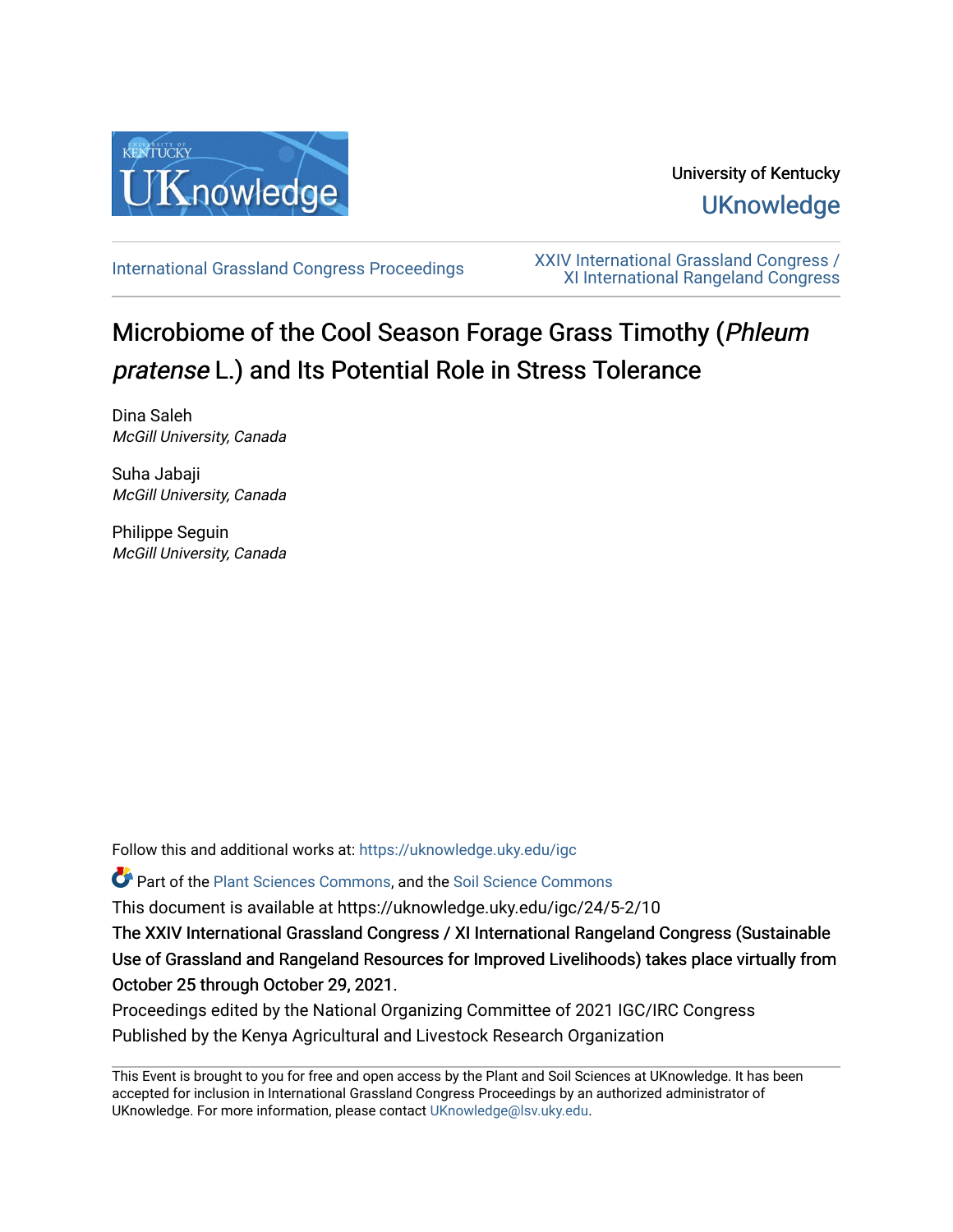# Microbiome of the cool season forage grass timothy (*Phleum pratense* L.) and its potential role in stress tolerance

Dina Saleh\*, Suha Jabaji, Philippe Seguin;

Department of Plant Science, Faculty of Agricultural and Environmental Sciences, McGill University, Ste-Anne de Bellevue Quebec, H9X 3V9

**Key words**: Timothy; endophytes; biofilm; chemotaxis; growth promoting bacteria; *Brachypodium*.

#### **Abstract**

The functional attributes of the microbiome associated with timothy for growth promotion properties, antimicrobial and biosurfactant capacities were characterized. A total of 254 culturable bacteria were identified by 16S rRNA sequencing and grouped into 16 taxa that shared high homology of 98–99% with other known sequences. The majority of bacterial isolates exhibited multifunctional growth promotion attributes and plant stress improvement. The selection of competent and compatible strains for application in forage production is dependent on the recognition of root exudates and motility towards the roots, attachment to the root surface, formation of biofilm, penetration, and colonization of internal tissues. We selected competent rhizospheric bacteria to generate a multispecies consortium made of three strains that displayed growth-promoting abilities in timothy through the production of IAA, volatile organic compounds that increased root biomass, the production of siderophores and antibiotic resistance, as well as the ability to colonize plants. This study demonstrated that the multispecies consortium displayed biofilm formation and chemotactic behaviour towards several organic acids and towards root exudates released from the model grass *Brachypodium distachyon*. Organic acids were successful in stimulating the formation of biofilm of the multispecies consortium. In particular, fumaric and malic acids enhanced selective recruitment of the multispecies consortium in a dose-dependent manner thereby, promoting biofilm formation on root surface as demonstrated in SEM micrographs. The multispecies consortium exhibited biofilm-related traits including the production of exopolysaccharides (EPS) and alginate. EPS amounts were comparable in single strains and consortium forms and alginate production increased by 160% when the consortium was subjected to drought stress. These findings demonstrated that plant-microbe interaction is the hub of various factors directly affecting this balanced dual relation and that root exudates could be very selective in recruiting highly qualified multispecies consortium.

#### **Introduction**

Plant-growth-promoting rhizobacteria (PGPR) are associated with plant roots and augment plant productivity and immunity.. The significant beneficial effect of rhizobacteria on plant growth are achieved by phosphorus solubilization, more nitrogen fixation, production of siderophores and biosurfactants along with their capacity to synthesize an array of metabolites like hormones and organic acids capable of assisting the plants and increasing their productivity under biotic and abiotic stress (Numan et al. 2018).

Successful and effective colonization of plant roots by rhizospheric PGPR depends on the exudates excreted by roots in the rhizosphere. Root exudates consisting of organic acids, free sugars and amino acids are essential components of rhizodeposits (Jones et al. 2009). It is established that low molecular weight carbon compounds such organic acids from the roots represent one of the essential drivers of bacterial activity and diversity in the rhizosphere (Eilers et al. 2010) that influence the microbial community surrounding the root system in the rhizosphere Components of root exudates are reported to mediate both positive and negative interactions in the rhizosphere chemotactic response and biofilm formation of rhizospheric bacteria (Rudrappa et al. 2008).

Soil bacteria belonging to different genera, exist in their natural environment in close proximity where fitness of a single cell depends on the interaction and cooperation with other cells in the population (Cavaliere et al. 2017). This cooperation, referred to as syntropy, among different bacterial genera stimulates key processes that benefit plant growth and health and governs metabolism and growth among diverse microbes in natural settings (Kouzuma et al. 2015). Thus, a combination of microorganisms in the form of mixed inoculants that interact synergistically is a feasible strategy for increased activity and better viability of plant-growthpromoting rhizobacteria (PGPR). Additionally, studies reported that multispecies consortia are more effective in their biological function than monocultures of single species (Seneviratne et al. 2008). Therefore, it is essential to use selective PGPR as consortia, which are compatible and able to produce certain phytohormones and exhibit assorted biochemical functions. The understanding of application multispecies consortium capable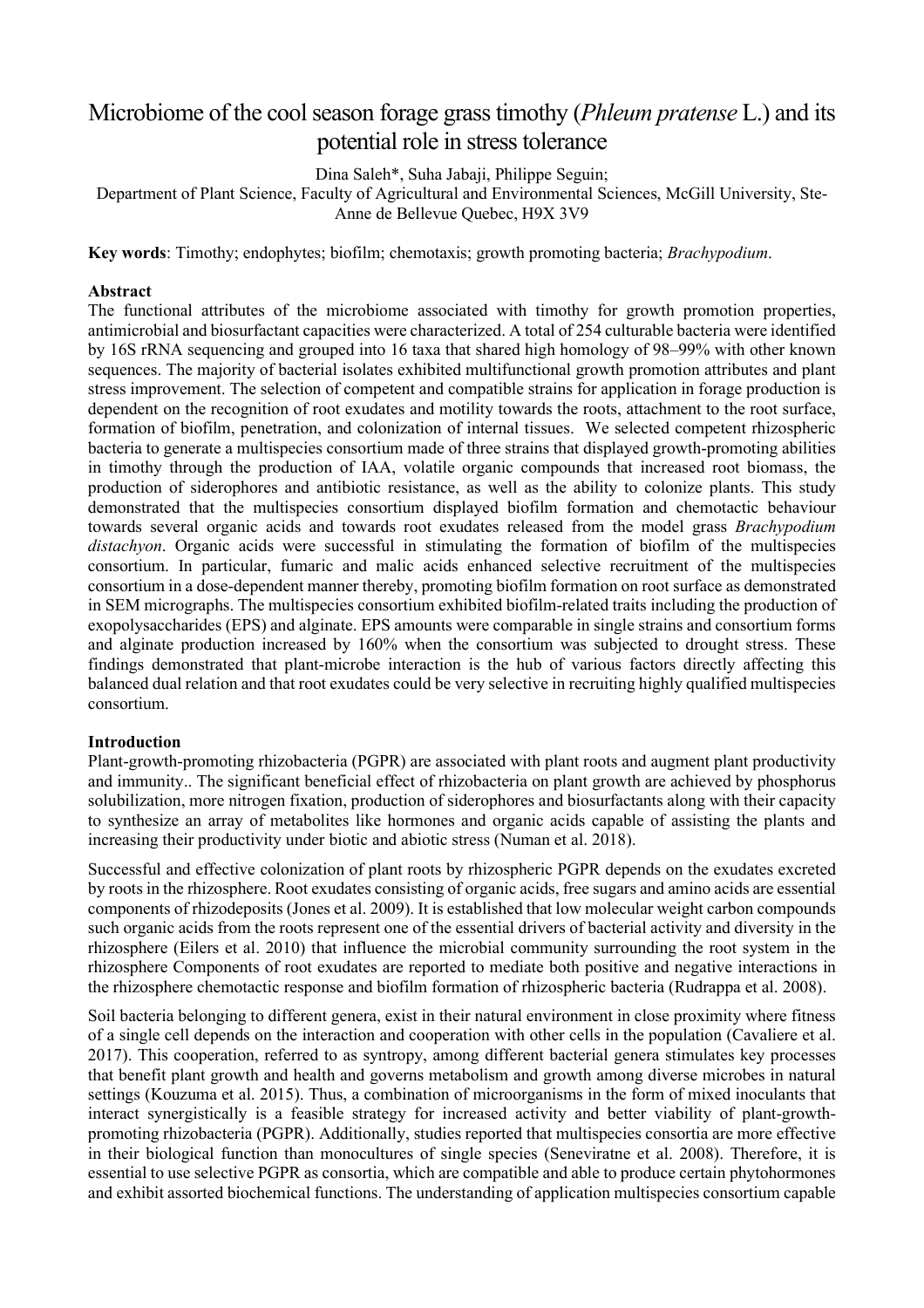of producing phytohormone will serve as the basis for future research to elucidate the role of bacterial communities in crop productivity and sustainable agriculture.

The overarching goal of this study was to (i) characterize at the molecular and biochemical levels the bacterial isolates associated with tissues of timothy cultivars grown under field conditions, (ii) select the top performing isolates, in relation to phytohormone production and other growth promoting attributes, in the form of multispecies consortium, (iii) determine whether organic acids released from root exudates of the model grass *Brachypodium* act as an attractant to the multispecies consortium by inducing chemotactic response and biofilm formation of the consortium compared to single species inoculum.

## **Methods and Study Site**

Three field sites located in Sainte-Anne-de-Bellevue, Québec, Canada were selected for sampling. Sampling was conducted in October 2016. A total of three replicate samples (four plants per sample), their associated rhizosphere soil and surrounding bulk soil were randomly collected from every field and processed within 48 h. Leaves and crowns from each sample were cut into sections of 0.5 cm in width and surface sterilized by stepwise washing procedure with ethanol and sodium hypochlorite (Schulz et al. 1993) and processed separately. Samples of the rhizosphere and bulk soils of each field site were pooled and three subsamples (10 g each) were processed separately. Bacterial colonies were grown on specific media and the emerging bacterial colonies from plant tissues and from both types of soils were preserved in glycerol and stored at -80°C.

A range of functional biochemical tests were performed in triplicate to characterize the endophytes' traits for growth promotion These tests include the estimation of indole 3-acetic acid (IAA), 1 aminocyclopropanecarboxylic acid (ACC), the production of volatile organic compounds (VOC), and a series of enzymatic tests to select bacterial isolates exhibiting plant's colonization and antimicrobial traits and stress tolerance tests as detailed in Saleh et al. (2019).

*Bacillus* species strains 28 and 144, and *Microbacterium* sp. strain 50 isolated from the rhizosphere of timothy were selected because of their growth-promoting abilities in timothy. The compatibility and interaction among the three bacteria of the consortium was tested using the Burkholder agar diffusion assay (Burkholder et al. 1944) and through the co-culture plating method. The response of the multispecies consortium to organic acids was quantified using a modified capillary chemotaxis assay (Mazumder et al. 1999) and qualitatively evaluated using the drop assay in carbon-free medium (Kadouri et al. 2003). To study the effect of root exudates of plants on the chemotaxis and biofilm formation of the selected strains, *Brachypodium distachyon* Bd21 was grown as previously described (Saleh et al. 2020). The effect of root exudates and organic acids on the formation of bacterial biofilm was determined in 96 microtiter plates. Additioanlly, biofilm traits, including exopolysaccharide and alginate production, hydrophobicity and swimming and swarming motility were studied .

#### **Results**

#### *Diversity, distribution, and multi-functional attributes*

A total of 476 culturable bacterial isolates were recovered from three replicate samples of bulk and rhizosphere soils and crown and leaf tissues (endosphere) of timothy grown in the different fields. Percent distribution of bacterial isolates in the three fields was comparable, with field 3 having the greater proportion of the total number of isolates (36%). The genus *Arthrobacter* was cultivar-specific to Champ, while the genus *Pedobacter*  was predominantly associated with the cultivar AC Alliance. More than 60% of the culturable isolates were recovered from different fractions of the soil with the majority (41%) of them recovered from the rhizosphere soil. Leaf and crown tissues harbored 106 and 65 isolates of culturable endophytes respectively. A total of 254 isolates were associated with five different phyla (Actinobacteria, α- and β-Proteobacteria, Bacteroidetes and Firmicutes) and 16 discrete genera that shared high homology (91 to > 99%) with known bacterial sequences in GenBank. The most frequently isolated bacteria belonged to the Gram-positive bacterium, *Bacillus* (28%), the Actinobacteria *Streptomyces* (6%) and the Gram-negative genera, *Pseudomonas* (7%), *Pedobacter* (5%) and *Pantoea* (5%). Our results show that a greater portion of the relative abundance of the bacterial microbiome (64%) is associated with the bulk and rhizospheric soil fractions than the plant tissue and that the proportion and diversity of the genera inhabiting the rhizosphere soil (41%) was greater when compared with the surrounding bulk soil (24%). Of particular interest, is the enrichment and sole presence of rhizosphere competent isolates such as *Curtobacterium*, *Pedobacter*, *Streptomyces* and *Variovorax*, indicating that selectivity of timothy root to certain rhizosphere bacterial taxa could be influenced by root exudation and host-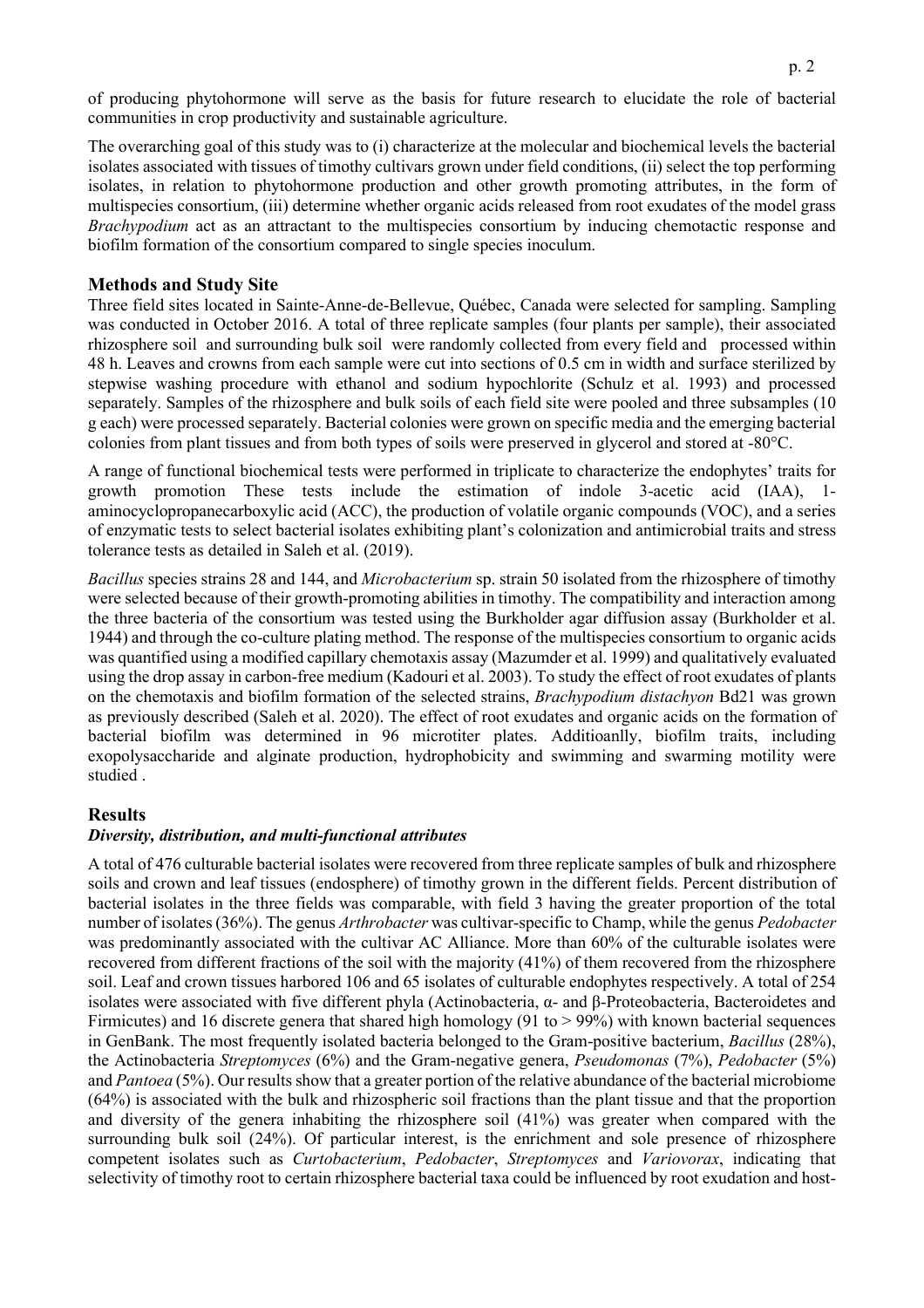derived metabolites leading to differences in the bacterial community structure between rhizosphere and bulk soil.

OPLS-DA analysis revealed a variable grouping among the bacterial isolates based on the recorded biochemical features. Bacteria sharing the same biochemical attributes were clustered close together (95% confidence interval). In total, 60 isolates belonging to 16 different genera were selected for additional assays related to volatile compounds production, antifungal activity, and biosurfactant-producing properties. Calcite solubilization, the production of siderophores showing varying intensities of CAS substrate hydrolysis and biosynthesis of the plant growth promoting hormone IAA, are the most commonly occurring functional traits of isolates across the 60 isolates. The release of volatile organic compounds by isolates (28, 50, 63, 120, 144, 295, 464) significantly ( $P \le 0.05$ ) triggered growth promotion in grass seedlings for a period of 12 days compared to the control treatments. The best performing isolate was *Bacillus* (28) which caused a 32-fold increase in seedling's dry weight when compared to the control treatment. The same isolates were excellent IAA producers. Out of 60 isolates, many bacterial isolates exhibited varying degrees of antifungal activity against five phytopathogens of different lifestyles. Surprisingly, the same isolates (isolates 33, 70, 12, 17 and 48) that displayed strong antifungal activities consistently displayed a strong biosurfactant activity and an antimicrobial activity. The highest resistance was detected with hygromycin which means that these microbes are capable of competing with the surrounding bacteria in the microbiome without being suppressed by their presence. Furthermore, these beneficial microbes had clear phenotypic effects on their hosts. Timothy seedlings inoculated with live bacterial isolate (120) had more root mass compared to the control treatments. SEM micrographs revealed that more hair roots are formed in bacterized roots compared to non-bacterized roots.

#### *Organic acids and root exudates of Brachypodium distachyon: their effects*

Assessment of the compatibility of strains (i.e., 28, 50 and 144) showed that they all grew similarly whether inoculated alone or in combination with one or two strains. Other traits were also evaluated like EPS production, swarming and swimming characteristics. The amount of EPS produced by individual strains in monoculture and when co-cultured in a multispecies consortium was similar and the increase in the hydric stress has led to substantial increases in alginate ranging from 160% increase in multispecies consortium to 80 % in *Microbacterium* strain 50 compared to media without PEG. On the other hand, the swimming and swarming motility of each of the bacteria was quantitatively measured at 24 and 48 h of incubation. After 24 h of incubation, strains 28, 50 and 144 displayed similar swimming and swarming motility ( $p \le 0.05$ ) while after 48 hours of incubation, swimming and swarming motility of bacteria increased. The hydrophobicity of the bacterial strains as monoculture and as multispecies consortium was quantified as the fraction of bacteria adhered to the hydrocarbon phase. All strains were similar in their hydrophobic capacity. The capillary chemotaxis assay revealed that the multispecies consortium was attracted to a variety of organic acids. Generally, the consortium cells migration into the syringe were positively correlated to certain organic acid at specific concentrations. The capillary chemotaxis assay revealed that the multispecies consortium was attracted to a variety of organic acids. Significantly high numbers of cells compared to their relative control were observed in both concentrations of fumaric acid at 25 and 50 μM/L. Chemotaxis was also evaluated qualitatively. All tested organic acids (succinic acid, fumaric acid, citric acid, oxalic acid and malic acid) and concentrated root exudates of *Brachypodium* initiated a chemotaxis response on cells from the multispecies consortium compared to bacteria and chemotaxis buffer. Compared to the buffer solution that served as control, consortium cells formed an unusual large ring of turbidity near the center of each organic acid within the first 30 min indicating that a chemotactic response of the consortium was triggered. The *Brachypodium* root exudates (concentrated 50 times) had a similar but intense pattern. The ring of turbidity formed indicating that exudates were actively attracting bacteria. Also, the biofilm formation by single species and by the multispecies consortium was evaluated in microtiter plates at 24 and 48 h. The biofilm formation by single species depended on the organic acid type and concentration, and time of incubation. In parallel, the effect of root exudates on biofilm development in the multispecies consortium was also studied on microtiter plate. Biofilm development increased at 10μL of root exudates (50× concentrated) originating from *Brachypodium*  seedlings inoculated with the consortium by 32% compared to the control at 48 h. Bacterial strains were visualized for their single and mixed biofilm formation on glass coverslips and on the root surfaces of *Brachypodium*. Strains 28, 50 and 144 formed strong but different biofilm phenotypes as well as when mixed in the consortium.